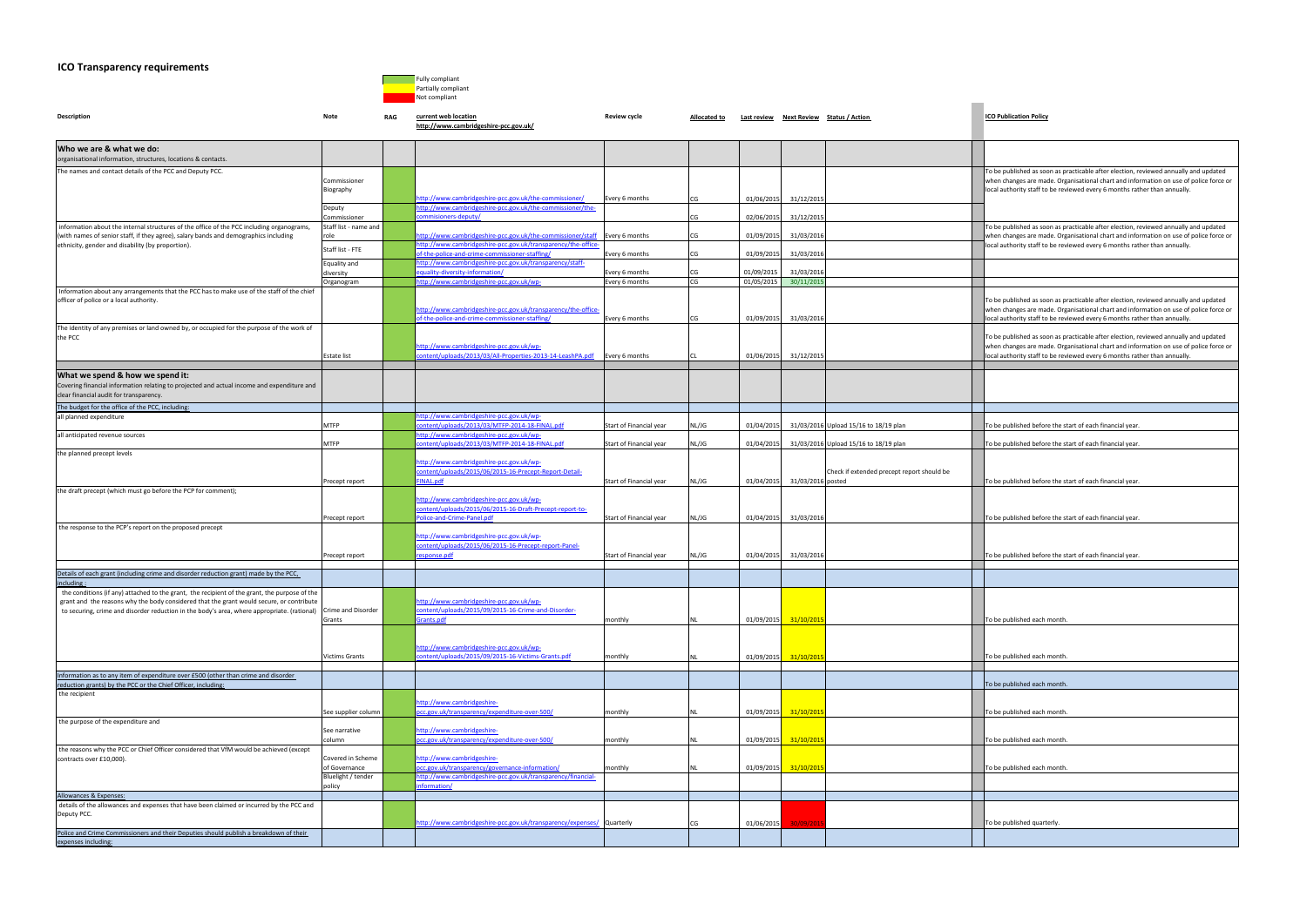| Their name, force area, financial year, month, date, claim reference numbers, expense type                                                                                    |                                       |                                                                                                        |                                                   |          |            |                 |                                                                                                          |                                                                                                    |
|-------------------------------------------------------------------------------------------------------------------------------------------------------------------------------|---------------------------------------|--------------------------------------------------------------------------------------------------------|---------------------------------------------------|----------|------------|-----------------|----------------------------------------------------------------------------------------------------------|----------------------------------------------------------------------------------------------------|
| (e.g. Travel, Accommodation), short description, details, amount claimed, amount<br>reimbursed, amount not reimbursed, and the reason why a claim was not reimbursed.         |                                       | http://www.cambridgeshire-pcc.gov.uk/transparency/expenses/ Quarterly                                  |                                                   | CG       | 01/06/2015 | 30/09/201       |                                                                                                          | To be published quarterly.                                                                         |
| For travel and subsistence claims: date, place of origin, place of destination, category of                                                                                   |                                       |                                                                                                        |                                                   |          |            |                 |                                                                                                          |                                                                                                    |
| journey, class of travel, mileage, length of hotel stay, category of hotel stay.                                                                                              |                                       |                                                                                                        |                                                   |          |            |                 |                                                                                                          |                                                                                                    |
|                                                                                                                                                                               |                                       | ttp://www.cambridgeshire-pcc.gov.uk/transparency/expenses/ Quarterly                                   |                                                   | CG       | 01/06/2015 | 30/09/201       |                                                                                                          | To be published quarterly                                                                          |
| Contracts & Tenders:                                                                                                                                                          |                                       |                                                                                                        |                                                   |          |            |                 |                                                                                                          |                                                                                                    |
| a list of contracts for £10,000 or less - to include the value of the contract, the identity of all                                                                           |                                       |                                                                                                        |                                                   |          |            |                 |                                                                                                          |                                                                                                    |
| parties to the contract and its purpose;                                                                                                                                      | BlueLight<br><b>BCH Collaboration</b> | http://www.cambridgeshire-pcc.gov.uk/transparency/financial-<br><i>iformation</i> /                    | Quarterly, or ASAP<br>hereafter:                  |          | 01/09/2015 |                 | This is covered by the BlueLight Police Database<br>31/12/2015 Home Office agree this is sufficient      | Lists of contracts to be published quarterly. Contracts to be published as soon as<br>practicable. |
| full copies of contracts over £10,000;                                                                                                                                        |                                       |                                                                                                        |                                                   |          |            |                 |                                                                                                          |                                                                                                    |
|                                                                                                                                                                               | BlueLight                             | http://www.cambridgeshire-pcc.gov.uk/transparency/financial-                                           | Quarterly, or ASAP                                |          |            |                 | This is covered by the BlueLight Police Database -                                                       | Lists of contracts to be published quarterly. Contracts to be published as soon as                 |
|                                                                                                                                                                               | <b>BCH Collaboration</b>              | <i>iformation/</i>                                                                                     | thereafter                                        |          | 01/09/2015 |                 | 31/12/2015 Home Office agree this is sufficient                                                          | practicable.                                                                                       |
| copies of each invitation to tender which is issued by the PCC or the Chief Officer where the<br>contract is to exceed £10,000.                                               | BlueLight                             | http://www.cambridgeshire-pcc.gov.uk/transparency/financial-                                           | Quarterly, or ASAP                                |          |            |                 | There are two ITT's currently submitted to                                                               | Lists of contracts to be published quarterly. Contracts to be published as soon as                 |
|                                                                                                                                                                               | <b>BCH Collaboration</b>              | <i>nformation/</i>                                                                                     | thereafter                                        |          | 01/09/2015 |                 | 31/12/2015 Procumemnt awaiting upload to BlueLight                                                       | practicable.                                                                                       |
|                                                                                                                                                                               |                                       |                                                                                                        |                                                   |          |            |                 |                                                                                                          |                                                                                                    |
| <b>Senior Salaries:</b><br>The salary amounts above £58,200 including names (with the option to refuse name being                                                             |                                       |                                                                                                        |                                                   |          |            |                 |                                                                                                          | To be published as soon as practicable after election, reviewed annually and updated               |
| published), job description, & responsibilities in the office of PCC.                                                                                                         |                                       | ttp://www.cambridgeshire-pcc.gov.uk/transparency/salaries/                                             | ASAP, review annually                             |          | 01/09/2015 | 30/09/2016      |                                                                                                          | when changes are made.                                                                             |
|                                                                                                                                                                               |                                       |                                                                                                        |                                                   |          |            |                 |                                                                                                          |                                                                                                    |
| <u> Audit:</u>                                                                                                                                                                |                                       |                                                                                                        |                                                   |          |            |                 |                                                                                                          |                                                                                                    |
| Audited accounts: (the specialist examination of the accounts of the office of the PCC)                                                                                       |                                       | ontent/uploads/2013/03/2013-14-Statement-of-Accounts-PCC-<br>nal.pdf                                   | End of Financial year                             |          | 30/09/2014 | 30/09/201       | Unaudited accounts published<br>Audited accounts for 14/15 due Sep 2015                                  | To be published at the end of each financial year.                                                 |
| <b>Accounts of Constabulary</b>                                                                                                                                               |                                       | ontent/uploads/2013/03/2013-14-Statement-of-Accounts-Chief                                             |                                                   |          |            |                 | Unaudited accounts published                                                                             |                                                                                                    |
|                                                                                                                                                                               |                                       | onstable-final.pdf                                                                                     | End of Financial year                             |          | 30/09/2014 | 30/09/201       | Audited accounts for 14/15 due Sep 2015                                                                  |                                                                                                    |
| Auditors opinions of the audited accounts of the force & PCC, covering any significant issues                                                                                 |                                       | ttp://www.cambridgeshire-pcc.gov.uk/wp-<br>ontent/uploads/2013/03/2013-14-Annual-Audit-Letter-         |                                                   |          |            |                 |                                                                                                          |                                                                                                    |
| and any comments.                                                                                                                                                             |                                       | Cambridgeshire-Police-FINAL.pdf                                                                        | End of Financial year                             |          | 30/09/2014 | 30/09/201       |                                                                                                          | To be published at the end of each financial year.                                                 |
| The annual accounting statement showing how the budget has been spent.                                                                                                        |                                       | ttp://www.cambridgeshire-pcc.gov.uk/wp-                                                                |                                                   |          |            |                 |                                                                                                          |                                                                                                    |
|                                                                                                                                                                               |                                       | content/uploads/2013/03/2013-14-Statement-of-Accounts-PCC-                                             |                                                   |          |            |                 |                                                                                                          |                                                                                                    |
|                                                                                                                                                                               |                                       | inal.pdf                                                                                               | End of Financial year                             |          | 30/09/2014 | 30/09/201       |                                                                                                          | To be published at the end of each financial year                                                  |
| Audit Reports on the accounts of the office of the PCC (please see the Accounts and Audit<br>(England) Regulations 2011 and the Accounts and Audit (Wales) Regulations 2005). |                                       | ttp://www.cambridgeshire-pcc.gov.uk/wp-<br>ontent/uploads/2013/03/2013-14-Statement-of-Accounts-Audit  |                                                   |          |            |                 |                                                                                                          |                                                                                                    |
|                                                                                                                                                                               |                                       | eport.pdf                                                                                              | End of Financial year                             |          | 30/09/2014 | 30/09/201       |                                                                                                          | To be published at the end of each financial year                                                  |
|                                                                                                                                                                               |                                       |                                                                                                        |                                                   |          |            |                 |                                                                                                          |                                                                                                    |
| <b>Investment Strategy:</b><br>The investment strategy of the PCC (please see: Local Government Act 2003 s15).                                                                |                                       | ttp://www.cambridgeshire-pcc.gov.uk/wp-                                                                |                                                   |          |            |                 |                                                                                                          |                                                                                                    |
|                                                                                                                                                                               |                                       | ontent/uploads/2013/03/TMSS-AIS-201415-Cambs-Police-FINA                                               |                                                   |          |            |                 |                                                                                                          |                                                                                                    |
|                                                                                                                                                                               |                                       | eb-14.pdf                                                                                              | Start of the Financial Year                       |          | 01/04/2014 | 31/03/2015      |                                                                                                          | To be published before the start of each financial year                                            |
|                                                                                                                                                                               |                                       |                                                                                                        |                                                   |          |            |                 |                                                                                                          |                                                                                                    |
| What our priorities are & how we are doing:                                                                                                                                   |                                       |                                                                                                        |                                                   |          |            |                 |                                                                                                          |                                                                                                    |
| strategies and plans, performance indicators, audits, inspections and reviews.                                                                                                |                                       |                                                                                                        |                                                   |          |            |                 |                                                                                                          |                                                                                                    |
|                                                                                                                                                                               |                                       |                                                                                                        |                                                   |          |            |                 |                                                                                                          |                                                                                                    |
| Police and Crime Plan (please see s.5(10) of the Act)                                                                                                                         |                                       |                                                                                                        |                                                   |          |            |                 |                                                                                                          |                                                                                                    |
|                                                                                                                                                                               |                                       | /ttp://www.cambridgeshire-pcc.gov.uk/police-crime-plan                                                 | Annually                                          | CK       | 01/04/2014 | 30/04/2015      |                                                                                                          | To be published annually                                                                           |
| Annual Report (see s.12(6) of the Act)                                                                                                                                        |                                       |                                                                                                        |                                                   |          |            |                 |                                                                                                          |                                                                                                    |
|                                                                                                                                                                               |                                       | http://www.cambridgeshire-pcc.gov.uk/wp-                                                               |                                                   |          |            |                 |                                                                                                          |                                                                                                    |
| A copy of each collaboration agreement, or the fact that an agreement has been made and                                                                                       |                                       | ontent/uploads/2012/08/Annual-Report-2014-15-Final-PDF.pdf Annually                                    |                                                   | СK       | 31/03/2014 | 31/03/2015      |                                                                                                          | To be published annually                                                                           |
| such other details about it as the PCC thinks appropriate (please see s.23E of the Police Act                                                                                 | hks to                                |                                                                                                        |                                                   |          |            |                 |                                                                                                          |                                                                                                    |
| 1996).                                                                                                                                                                        | Commissioner's<br>Decision notices    | http://www.cambridgeshire-pcc.gov.uk/collaboration/                                                    | within 2 weeks of<br>agreement, review monthly JH |          | 01/11/2014 | 31/12/201       |                                                                                                          | No deadline specified - suggest within 2 weeks of collaboration agreement being made               |
|                                                                                                                                                                               |                                       |                                                                                                        |                                                   |          |            |                 |                                                                                                          |                                                                                                    |
| How we make decisions:                                                                                                                                                        |                                       |                                                                                                        |                                                   |          |            |                 |                                                                                                          |                                                                                                    |
| decision making processes & records of decisions - all for transparency purposes.                                                                                             |                                       | http://www.cambridgeshire-pcc.gov.uk/work/forthcoming-                                                 |                                                   |          |            |                 |                                                                                                          |                                                                                                    |
| The dates, times & places of all public meetings and public consultations held by the PCC;                                                                                    |                                       | ecisions/                                                                                              |                                                   |          | 01/09/2015 |                 |                                                                                                          |                                                                                                    |
|                                                                                                                                                                               |                                       | http://www.cambridgeshire-pcc.gov.uk/events/                                                           |                                                   |          | 01/09/2015 |                 |                                                                                                          |                                                                                                    |
| agendas and discussion documents for the meeting;                                                                                                                             |                                       |                                                                                                        |                                                   |          |            |                 |                                                                                                          |                                                                                                    |
|                                                                                                                                                                               |                                       | <u>ttp://www.cambridgeshire-pcc.gov.uk/work</u>                                                        | ASAP, review monthly                              | TL/Admin | 01/09/2015 | 31/10/201       |                                                                                                          | To be published as soon as practicable.                                                            |
| copies of the agreed minutes, (to ensure transparency and the decisions made by the                                                                                           |                                       |                                                                                                        |                                                   |          |            |                 |                                                                                                          |                                                                                                    |
| elected officials).                                                                                                                                                           |                                       |                                                                                                        |                                                   |          |            |                 |                                                                                                          |                                                                                                    |
| A record of every significant decision taken by or on behalf of the PCC as a result of a                                                                                      |                                       | http://www.cambridgeshire-pcc.gov.uk/work/                                                             | ASAP, review monthly                              | TL/Admin | 01/09/2015 | 31/10/2015      |                                                                                                          | To be published as soon as practicable.                                                            |
| meeting or otherwise.                                                                                                                                                         |                                       |                                                                                                        |                                                   |          |            |                 |                                                                                                          |                                                                                                    |
|                                                                                                                                                                               |                                       | http://www.cambridgeshire-pcc.gov.uk/work/decisions/                                                   | ASAP, review monthly                              | TL/Admin | 01/09/2015 | 31/10/2015      |                                                                                                          | To be published as soon as practicable.                                                            |
|                                                                                                                                                                               |                                       |                                                                                                        |                                                   |          |            |                 |                                                                                                          |                                                                                                    |
| Our policies & procedures:                                                                                                                                                    |                                       |                                                                                                        |                                                   |          |            |                 |                                                                                                          |                                                                                                    |
| current written policies, procedures for delivering services and responsibilities.                                                                                            |                                       |                                                                                                        |                                                   |          |            |                 |                                                                                                          |                                                                                                    |
| The following policies and procedures to which the PCC & deputy must adhere to in the                                                                                         |                                       |                                                                                                        |                                                   |          |            |                 |                                                                                                          |                                                                                                    |
| course of their role:                                                                                                                                                         |                                       |                                                                                                        |                                                   |          |            |                 |                                                                                                          |                                                                                                    |
| code of conduct (if any),                                                                                                                                                     |                                       | ttp://www.cambridgeshire-pcc.gov.uk/wp-<br>ontent/uploads/2013/04/Declaration-of-Acceptance-of-Oath-2- |                                                   |          |            |                 |                                                                                                          |                                                                                                    |
|                                                                                                                                                                               | PCC Oath                              | e-italicised-copy.pdf                                                                                  | ASAP, review annually                             | CS/AF/PO | 01/11/2014 |                 | Consider adding staff code of coduct - Link to<br>30/11/2015 Constabulary code of ethics which we follow | To be published as soon as practicable, reviewed annually and updated when changes<br>are made.    |
| decision making (policy on),                                                                                                                                                  |                                       | ttp://www.cambridgeshire-pcc.gov.uk/wp-                                                                |                                                   |          |            |                 |                                                                                                          |                                                                                                    |
|                                                                                                                                                                               |                                       | content/uploads/2013/04/Decision-Making-Policy_December-                                               |                                                   |          |            |                 | Change date on document to evidence last review                                                          | To be published as soon as practicable, reviewed annually and updated when changes                 |
| the procedure for the handling of complaints and the number of complaints against the PCC Complaints made                                                                     |                                       | 012.pdf<br>ttp://www.cambridgeshire-pcc.gov.uk/transparency/complaint                                  | ASAP, review annually                             | CS/AF/PO | 01/11/2014 | 30/11/2015 date |                                                                                                          | are made.<br>To be published as soon as practicable, reviewed annually and updated when changes    |
| recorded by the Police and Crime Panel (as required by regulations).                                                                                                          | against PCC / DPCC                    | and-conduct/                                                                                           | ASAP, review annually                             | CS/AF/PO |            |                 | 01/11/2014 30/11/2015 Check what detail needs to be made available                                       | are made. Complaints to be published at the end of each financial year.                            |
|                                                                                                                                                                               |                                       |                                                                                                        |                                                   |          |            |                 |                                                                                                          |                                                                                                    |

| To be published quarterly.                                                                                     |
|----------------------------------------------------------------------------------------------------------------|
|                                                                                                                |
| To be published quarterly.                                                                                     |
|                                                                                                                |
|                                                                                                                |
| Lists of contracts to be published quarterly. Contracts to be published as soon as<br>practicable.             |
| Lists of contracts to be published quarterly. Contracts to be published as soon as<br>practicable.             |
| Lists of contracts to be published quarterly. Contracts to be published as soon as<br>practicable.             |
|                                                                                                                |
| To be published as soon as practicable after election, reviewed annually and updated<br>when changes are made. |
|                                                                                                                |
| To be published at the end of each financial year.                                                             |
|                                                                                                                |
| To be published at the end of each financial year.                                                             |
| To be published at the end of each financial year.                                                             |
|                                                                                                                |
| To be published at the end of each financial year.                                                             |
|                                                                                                                |
|                                                                                                                |
| To be published before the start of each financial year.                                                       |
|                                                                                                                |
|                                                                                                                |
| To be published annually                                                                                       |
|                                                                                                                |
| To be published annually                                                                                       |
| No deadline specified - suggest within 2 weeks of collaboration agreement being made.                          |
|                                                                                                                |
|                                                                                                                |
|                                                                                                                |
|                                                                                                                |
| To be published as soon as practicable.                                                                        |
| To be published as soon as practicable.                                                                        |
| To be published as soon as practicable.                                                                        |
|                                                                                                                |
|                                                                                                                |
|                                                                                                                |
| To be published as soon as practicable, reviewed annually and updated when changes<br>are made.                |
| To be published as soon as practicable, reviewed annually and updated when changes<br>are made.                |
| To be published as soon as practicable, reviewed annually and updated when changes                             |
| are made. Complaints to be published at the end of each financial year.                                        |